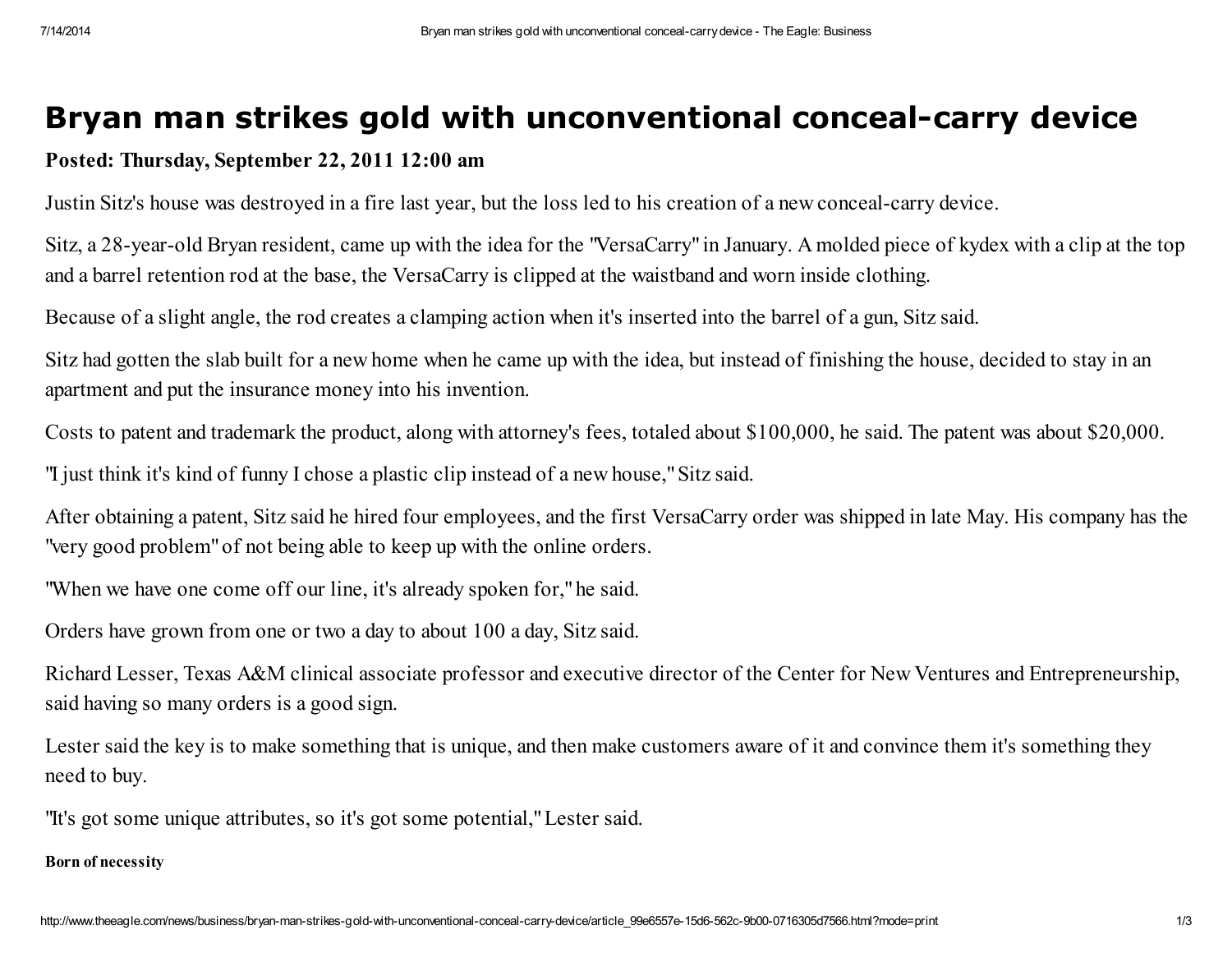A firearms and hunting enthusiast, Sitz said VersaCarry was an idea that "came about from necessity."

Manufacturers produce new guns every year; then customers have to carry them in the wrong-sized holster until they find holsters that are the correct size, he said. But the barrel diameter never changes, so VersaCarry, which holds guns from .380 to .45 caliber, bypasses that problem, he said.

At about an ounce, it is also the smallest and lightest-weight conceal-carrying device Sitz said he's seen on the market. The goal is to cut down on as much bulk and pressure at the waistline as possible, making it more comfortable.

Those who conceal-carry also don't want people to notice they're carrying a weapon and cause panic, he noted.

Sitz said the device is used by law enforcement officers and ordinary citizens. Women typically don't like adding more clothing as typical holsters require, he said, so he's had several women customers, too.

"We really think we're on to something that's going to revolutionize things,"he said.

The company recommends not carrying a gun with the chamber loaded in the device because it has to adopt policies to make it safe no matter who is using it, Sitz said. However, the device is designed so that if a gun is fired while in it, the device will be expelled and destroyed, but the gun won't explode and hurt the user, he said.

VersaCarry is the first invention for which Sitz sought a patent. He also invented a golf-related product when he was 18.

He said those were the only two inventions he felt were "solid," although he's had interest in entrepreneurship since he was a teen. He opened his pet shop, The Puppy Store, inside the Post Oak Mall in College Station about nine years ago.

Sitz said he's gotten several complaints about the VersaCarry device not having a trigger guard, but he said that's not a necessary feature.

A trigger guard is needed to carry a gun outside a person's hip, but since the VersaCarry is carried inside clothing, the wearer's belt and pants cover the trigger, he said.

A new device with a few additional features, VersaCarry Generation II, will come out in early November. New features will include an optional trigger guard that can be attached, and it will carry two additional gun sizes, .25 and .32.

The company will increase its production capabilities when the new mold comes out, and devices will be produced at a manufacturing plant in Jacksonville instead of at his Bryan shop, he said.